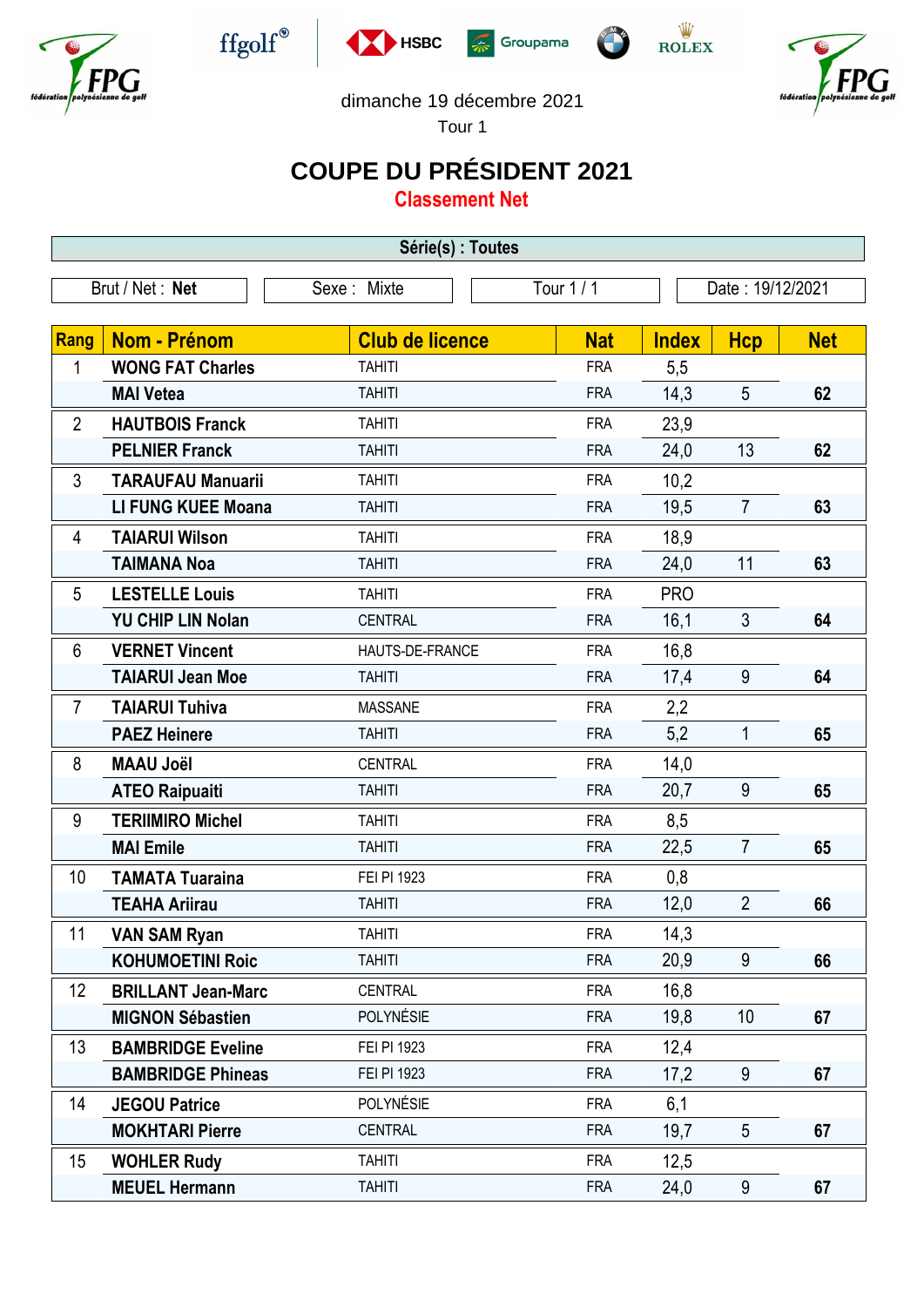| Rang | Nom - Prénom                 | <b>Club de licence</b> | <b>Nat</b> | <b>Index</b> | <b>Hcp</b>     | <b>Net</b> |
|------|------------------------------|------------------------|------------|--------------|----------------|------------|
| 16   | <b>BOITIER Michel</b>        | <b>BRESSE</b>          | <b>FRA</b> | 11,5         |                |            |
|      | <b>VERHEVEN Gerald</b>       | CENTRAL                | <b>FRA</b> | 22,0         | 8              | 68         |
| 17   | <b>FARAIRE Laina</b>         | <b>CENTRAL</b>         | <b>FRA</b> | 9,9          |                |            |
|      | <b>FARAIRE Yves</b>          | FEI PI 1923            | <b>FRA</b> | 15,7         | $\overline{7}$ | 68         |
| 18   | <b>LUCAS Yann</b>            | <b>TAHITI</b>          | <b>FRA</b> | 9,7          |                |            |
|      | <b>LUCAS TEAHUI Yves</b>     | <b>TAHITI</b>          | <b>FRA</b> | 14,5         | $6\phantom{1}$ | 68         |
| 19   | <b>LENT Ralph</b>            | <b>MOOREA GREEN</b>    | <b>FRA</b> | 4,8          |                |            |
|      | <b>BEAUMONT Gabriel</b>      | FEI PI 1923            | <b>FRA</b> | 13,7         | 4              | 68         |
| 20   | <b>SIDER Elisabeth</b>       | FEI PI 1923            | <b>FRA</b> | 15,0         |                |            |
|      | <b>GOUSSAUD Solange</b>      | <b>TAHITI</b>          | <b>FRA</b> | 17,6         | 10             | 68         |
| 21   | <b>GROUX Gilles</b>          | FEI PI 1923            | <b>FRA</b> | 9,3          |                |            |
|      | <b>LE CAILL Tearo</b>        | <b>CENTRAL</b>         | <b>FRA</b> | 13,9         | $6\phantom{1}$ | 69         |
| 22   | <b>CHANG Veronique</b>       | <b>TAHITI</b>          | <b>FRA</b> | 8,1          |                |            |
|      | <b>WIMER Yvonne</b>          | <b>TAHITI</b>          | <b>FRA</b> | 11,4         | $\overline{7}$ | 69         |
| 23   | <b>LAU GNOU DAUH Raymond</b> | <b>TAHITI</b>          | <b>FRA</b> | 23,7         |                |            |
|      | <b>TOKINTEITI Collin</b>     | FEI PI 1923            | <b>FRA</b> | 24,0         | 13             | 69         |
| 24   | <b>CHING Raphael</b>         | <b>TAHITI</b>          | <b>FRA</b> | 23,1         |                |            |
|      | <b>MANUEL Etienne</b>        | CENTRAL                | <b>FRA</b> | 24,0         | 13             | 71         |
| 25   | <b>SUE-AHNNE Marilyn</b>     | <b>EXCELSIOR</b>       | <b>FRA</b> | 13,3         |                |            |
|      | <b>TIXIER Taiuhi</b>         | <b>EXCELSIOR</b>       | <b>FRA</b> | 16,2         | 9              | 71         |
| 26   | <b>JORIS Geoffrey</b>        | FEI PI 1923            | <b>FRA</b> | 20,1         |                |            |
|      | <b>FRECHEDE Christian</b>    | POLYNÉSIE              | <b>FRA</b> | 24,0         | 12             | 72         |
| 27   | <b>MAFUTUNA Akatoto</b>      | <b>CENTRAL</b>         | <b>FRA</b> | 11,5         |                |            |
|      | <b>PAQUIER Terii</b>         | <b>CENTRAL</b>         | <b>FRA</b> | 24,0         | 8              | 72         |
| 28   | <b>AIRIMA Denise</b>         | <b>TAHITI</b>          | <b>FRA</b> | 8,5          |                |            |
|      | <b>VAN BASTOLAER Jessie</b>  | <b>TAHITI</b>          | <b>FRA</b> | 20,5         | 9              | 72         |
| 29   | <b>TAATA Tehina</b>          | CENTRAL                | <b>FRA</b> | 22,7         |                |            |
|      | <b>BERGER Charles</b>        | <b>CENTRAL</b>         | <b>FRA</b> | 24,0         | 14             | 72         |
| 30   | <b>BROTHERS Marc</b>         | <b>TAHITI</b>          | <b>FRA</b> | 9,0          |                |            |
|      | <b>BROTHERS Keanui</b>       | <b>TAHITI</b>          | <b>FRA</b> | 24,0         | $\overline{7}$ | 72         |
| 31   | <b>LAUSAN Christian</b>      | FEI PI 1923            | <b>FRA</b> | 17,1         |                |            |
|      | <b>LOUSSAN Guy</b>           | FEI PI 1923            | <b>FRA</b> | 18,5         | 10             | 73         |
| 32   | <b>AIRIMA Auguste</b>        | <b>TAHITI</b>          | <b>FRA</b> | 7,9          |                |            |
|      | <b>PIHAATAE Emile</b>        | <b>TAHITI</b>          | <b>FRA</b> | 9,4          | 4              | 73         |
| 33   | <b>CROSS Stanley</b>         | <b>EXCELSIOR</b>       | <b>FRA</b> | 12,0         |                |            |
|      | <b>TRONDLE Jean-Marc</b>     | <b>TAHITI</b>          | <b>FRA</b> | 20,8         | 8              | 73         |
| 34   | <b>GAUTHIER Christa</b>      | <b>TAHITI</b>          | <b>FRA</b> | 14,0         |                |            |
|      | <b>GAUTHIER Michel</b>       | <b>TAHITI</b>          | <b>FRA</b> | 24,0         | 11             | 77         |
| 35   | <b>COLIN Yves</b>            | CENTRAL                | <b>FRA</b> | 24,0         |                |            |
|      | <b>COLIN Bernadette</b>      | CENTRAL                | <b>FRA</b> | 24,0         | 14             | 81         |